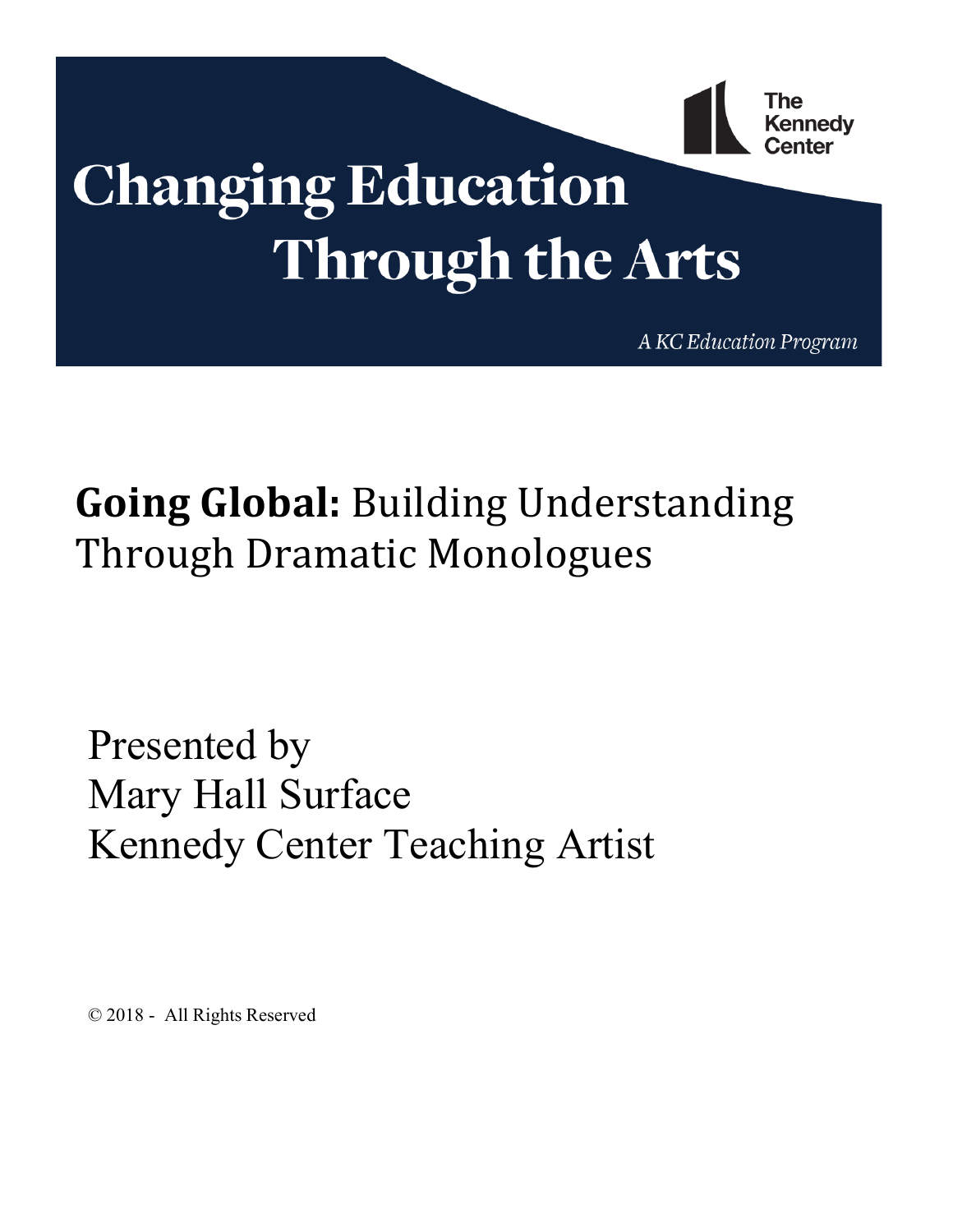#### Table of Contents

| <b>INTRODUCTION</b>                                         | $2 - 4$   |
|-------------------------------------------------------------|-----------|
| <b>ACTIVITY ONE: Will-fit/Won't-Fit Warm-Up</b>             | $5 - 7$   |
| <b>ACTIVITY TWO: Creating Monologue One</b>                 | $8 - 16$  |
| <b>STEPS TO CREATING A MONOLOGUE TO EXPLORE PERSEPCTIVE</b> | 17        |
| <b>ACTIVITY THREE: Creating Monologue Two</b>               | 18-29     |
| <b>FINAL REFLECTION FOR TEACHERS</b>                        | 30        |
| <b>SIX LESSON PLAN</b>                                      | 31-32     |
| <b>SUPPORTING MATERIALS and EXAMPLES</b>                    | 33-44     |
| <b>ACTIVITY TWO: Creating Monologue One</b>                 |           |
| <b>Emotion List for Emotion Cards</b>                       | 32        |
| <b>Handout for Meet the Characters</b>                      | 33        |
| <b>ACTIVITY THREE: Creating Monologue Two</b>               |           |
| Photo for Characters #1, #2, #3                             | 34-36     |
| Content for Characters #1, #2, #3                           | 37-39     |
| Graphic Organizer A [Example for Character #3]              | 40        |
| Graphic Organizer B [Example for Character #3]              | 41        |
| <b>BLANK GRAPHIC ORGANIZERS</b>                             |           |
| Graphic Organizer A<br>Graphic Organizer B                  | 42<br>43  |
|                                                             |           |
| <b>ASSESSMENT MODEL</b>                                     | 44        |
| <b>ADAPTATIONS FOR ELL AND STUDENTS WITH SPECIAL NEEDS</b>  | 45-46     |
| <b>STANDARDS OF LEARNING</b>                                | 47-50     |
| <b>GLOBAL COMPETENCY GRAPHIC</b>                            | 51        |
| <b>LIST OF SUGGESTED RESOURCES</b>                          | $52 - 53$ |
| THE KENNEDY CENTER ARTS INTEGRATION ONLINE                  | 54        |
| <b>MEET THE PRESENTER</b>                                   | 55        |

**This workshop was developed in association with the John F. Kennedy Center for the Performing Arts. © November 2016 Mary Hall Surface**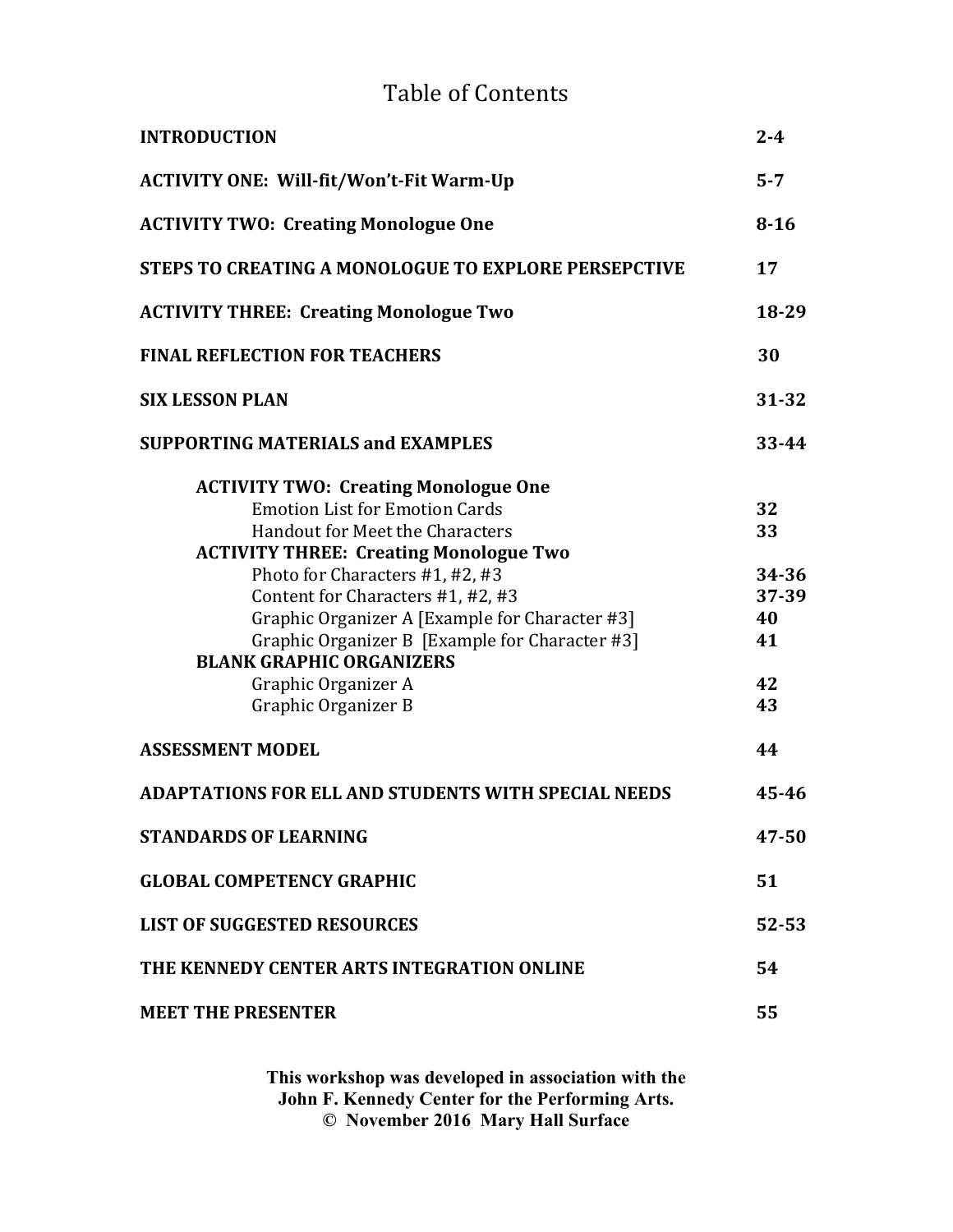#### **Introduction**

#### **Purpose:**

This workshop uses drama and creative writing to explore diverse perspectives and uncover points of view about important global issues.

#### **How:**

The workshop presents a multi-step process that invites participants to step into characters, to imaginatively experience their perspectives, and then demonstrate understanding by improvising and writing original dramatic monologues. Inspired by photographs and content from contemporary journalism, participants consider the complexity of emotions of their imagined character. Participants work collaboratively to deepen their understanding of how the culture, politics, and economics of a place and time might impact the character's perspective.

#### **Goals:**

This workshop will:

- Provide you with a structure and process for creating original dramatic monologues that build student understanding of issues of global significance.
- Empower you to strengthen your students' abilities to take the perspective of others and to uncover their own.

#### **Why focus on global issues?**



Today and tomorrow's world is increasingly globally interdependent. Our technologies, economies, politics, and policies link us ever closer together, creating both possibilities and challenges. To be effective innovators and problem solvers, students need to be **globally competent**. They need to have the desire and ability to:

- **Investigate the world** beyond their immediate environment.
- **Recognize perspectives**; their own and others'.
- **Communicate their ideas** effectively with diverse audiences.
- Take Action by translating their ideas and findings ways to improve conditions.

Global competence is the capacity and disposition to understand and act on issues of global significance.

Boix –Mansilla & Jackson, 2011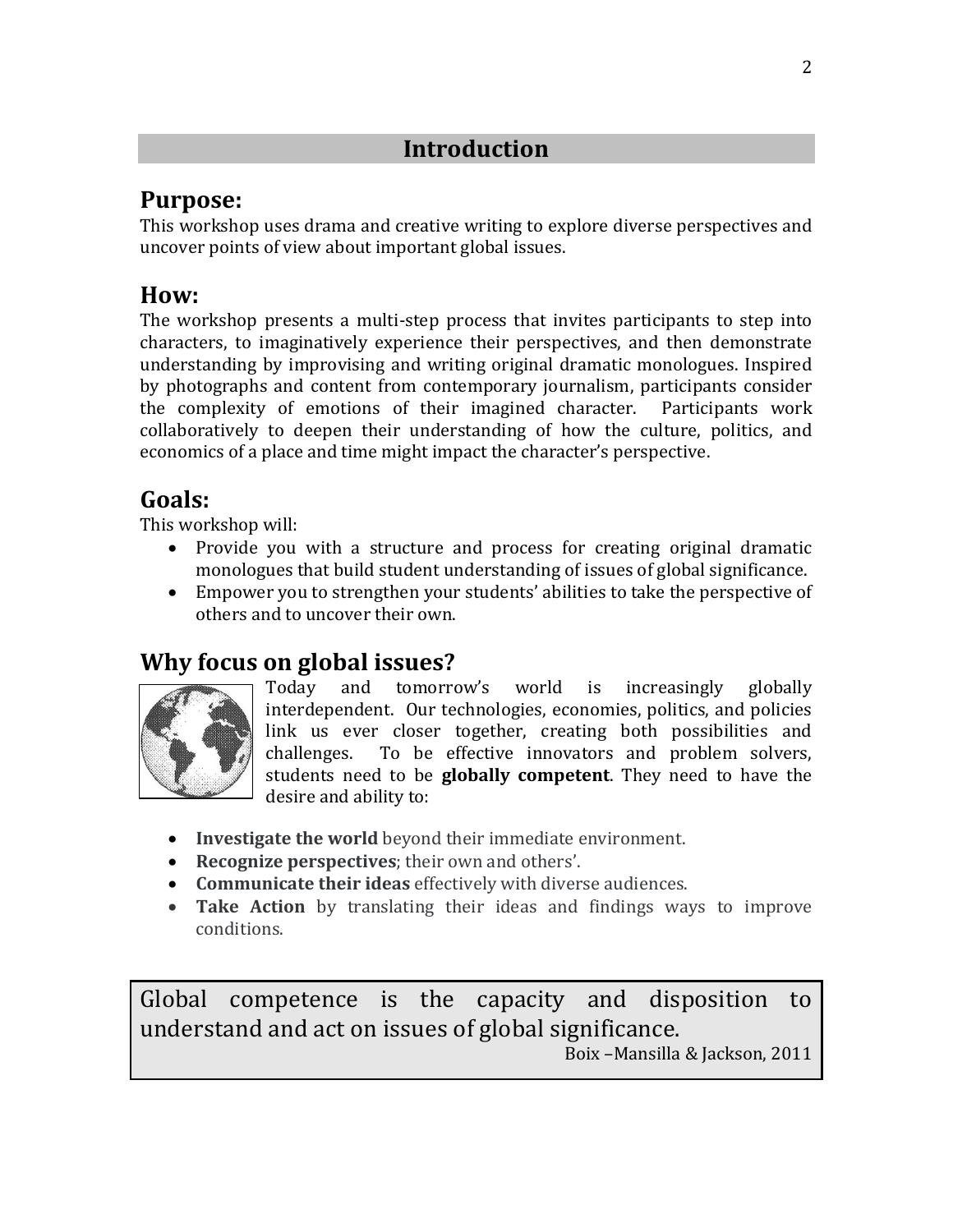**Global competence** is not a separate subject area, but rather is **teaching with the world in mind.** Bringing contemporary issues into the classroom across the curriculum can provide a relevant, engaging framework for building both disciplinary skills and real connection to issues that shape our times and the student's future. For more resources on **global competence**, see pages 51-53.

"We want students to be inclined to use what they know and to delve deeper into history, culture, the news, themselves, and other people to make sense of and participate in the world in which we live."

> Veronica Boix Mansilla, Principle Investigator, Project Zero, Harvard Graduate School of Education

#### **Why focus on perspective-taking?**

Recognizing perspective is an essential skill of **global competence**. But students can be challenged when encountering people whose beliefs, values, and experiences are quite different from their own. As importantly, students often struggle with articulating their own worldviews and understanding how they were formed. This work requires students to **exercise their empathetic muscles** and to **challenge their stereotypes**. "The other" is transformed into someone with whom students can more readily empathize and seek to understand. This leads not only to global competence; it leads to a more compassionate classroom and, indeed, world.

"Traveling out of yourself, you expand. You recognize the reality of another's existence. That imaginative leap is the birth of empathy."

Rebecca Solnit, Author

#### **What's tricky about perspective-taking?**

The human capacity to take on the perspective of others is essential to our social interactions, to our societies, and to civil discourse. And it is **flawed,** for you cannot truly and exactly know or represent what another person from the past or the present thinks and feels. But **we must try**, for in the effort we make discoveries about **what we know** and **what we do not know** about others and, more importantly, about ourselves. These discoveries demand that we ask deeper and deeper questions. And **questions** are at the heart of learning and understanding.

Creating dramatic monologues engages students in thinking and learning **with** drama – embracing an **art form** that requires that we step outside of ourselves and **imagine** and **create** from a **compassionate, open place**.